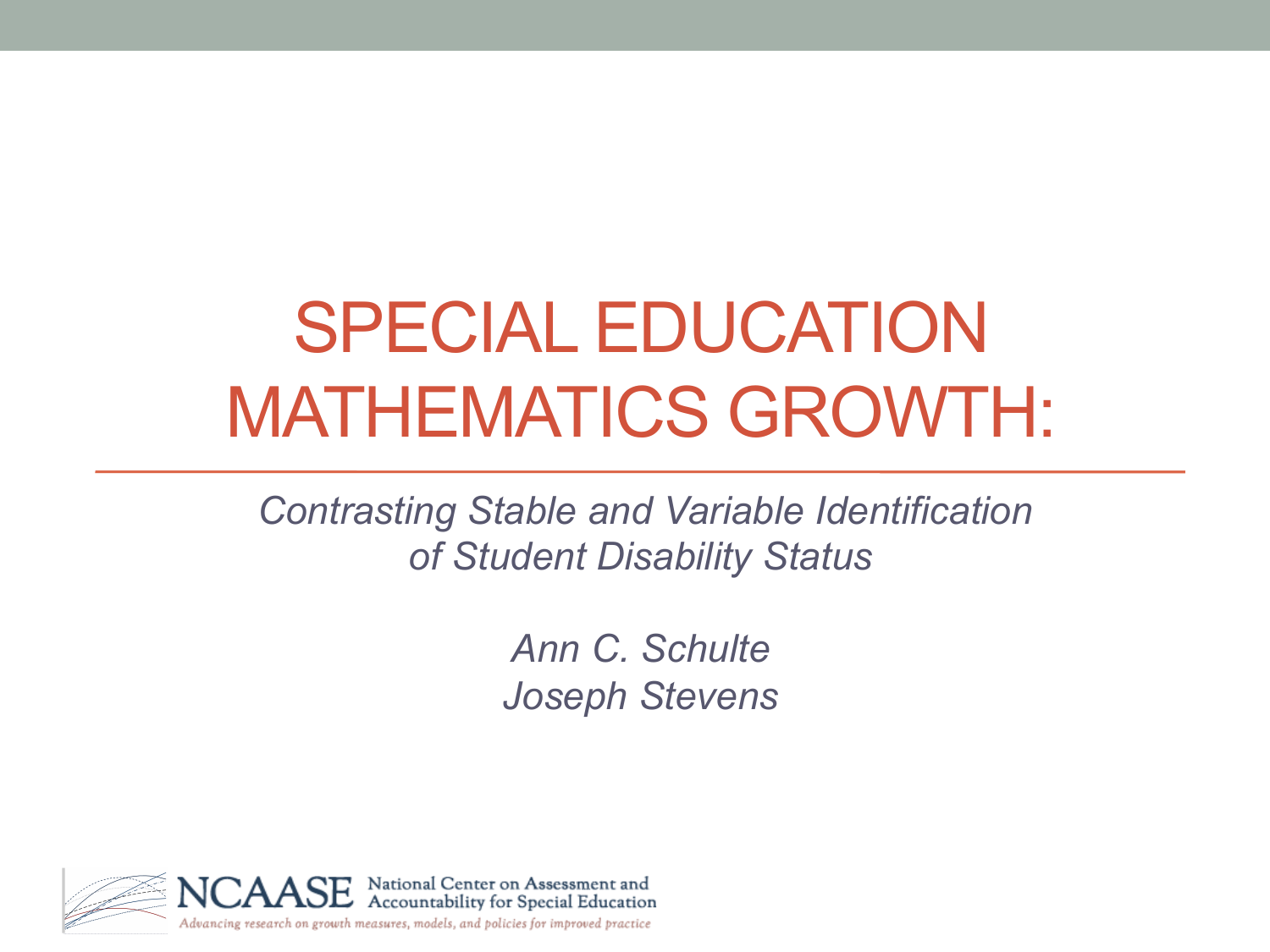#### Contact Information:

Ann C. Schulte, PhD Joseph Stevens Learning Sciences Institute **Learning Sciences Institute University of Oregon** Arizona State University **Eugene, OR** acschul3@asu.edu stevensj@uoregon.edu

*This work was supported by the Institute of Education Sciences, U.S. Department of Education, through grant R32C110004 awarded to the University of Oregon. The opinions expressed are those of the author and do not necessarily represent views of the Institute or the U.S. Department of Education.*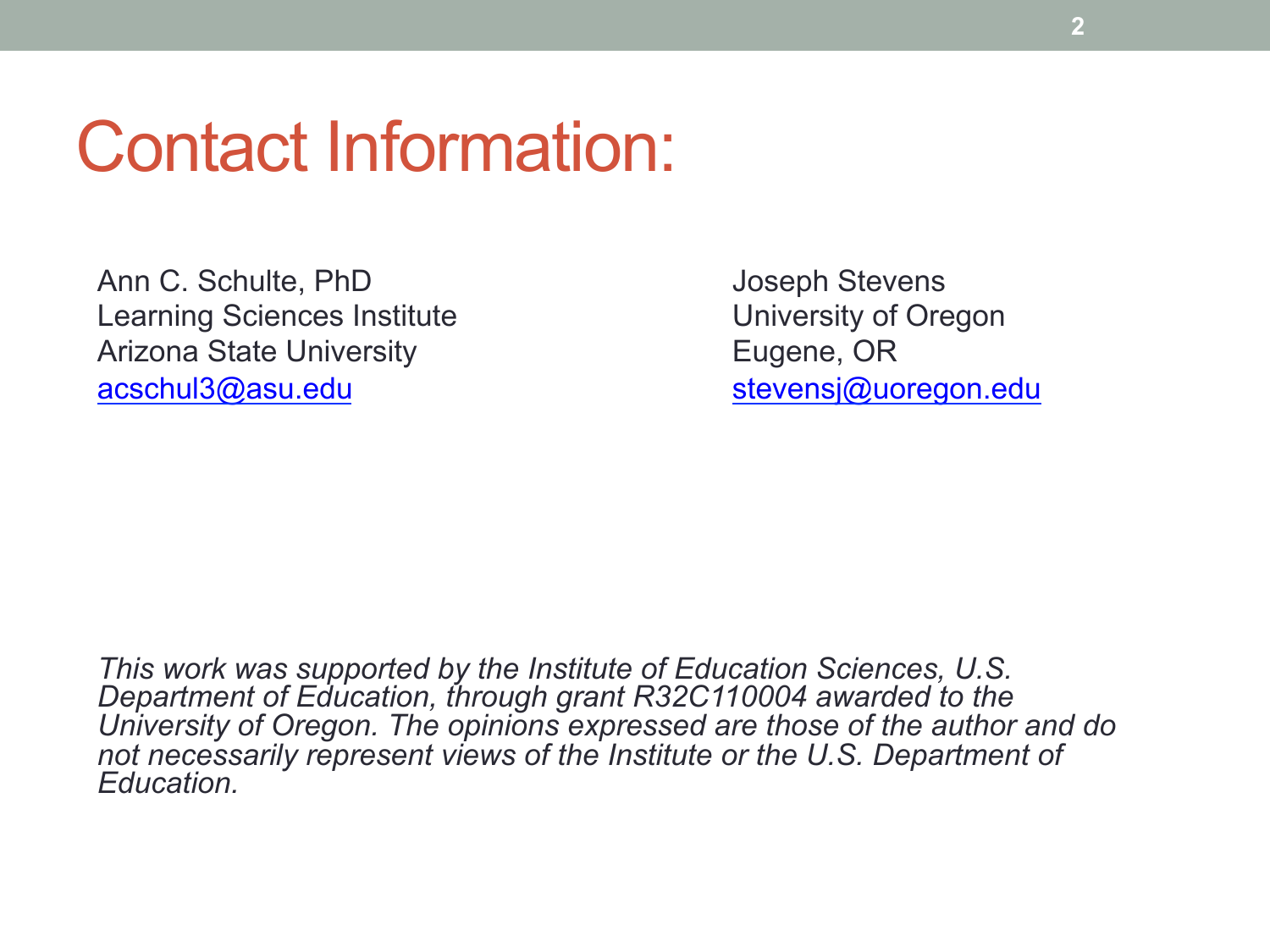### Moving to Growth as an Accountability Metric

- With concerns about NCLB "status" model in terms of fairness and validity—move to examine progress over time for individuals
- What is "natural developmental progress" in specific achievement areas for students with disabilities (SWD)?
	- Typical growth
	- Achievement gaps
- New questions, same issues in assessing the SWD subgroup…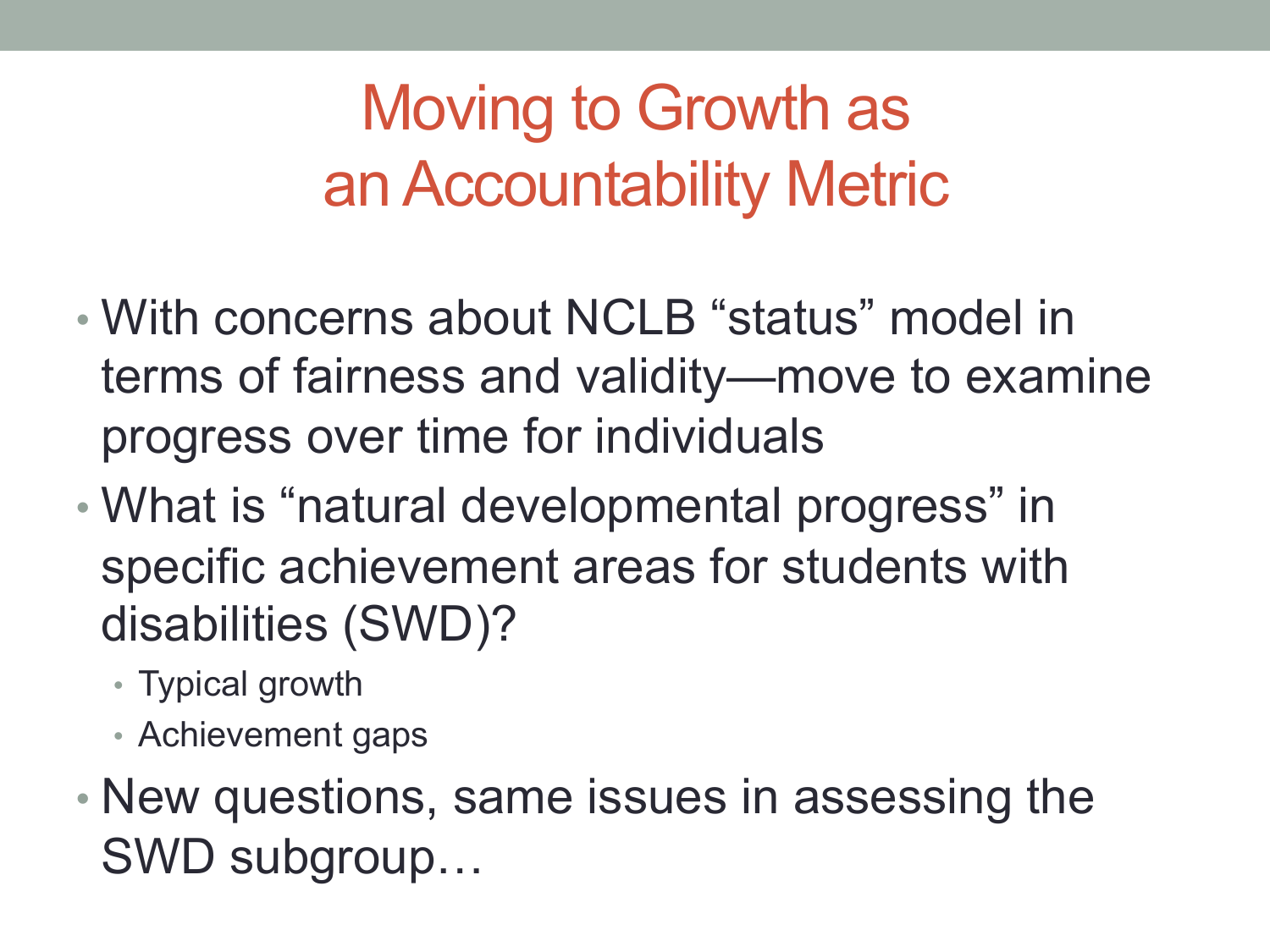# "Fuzzy Data" for the SWD Subgroup

- Changing rate of participation in recent years and multiple test options (Chudowsky, Chudowsky, & Kober, 2009)
- Unstable membership in SWD group (Ysseldyke & Bielinski, 2001)
	- 20% entrances and exits per year
	- Achievement likely to play a role in entrance and exit decisions
	- Distorts achievement gap estimates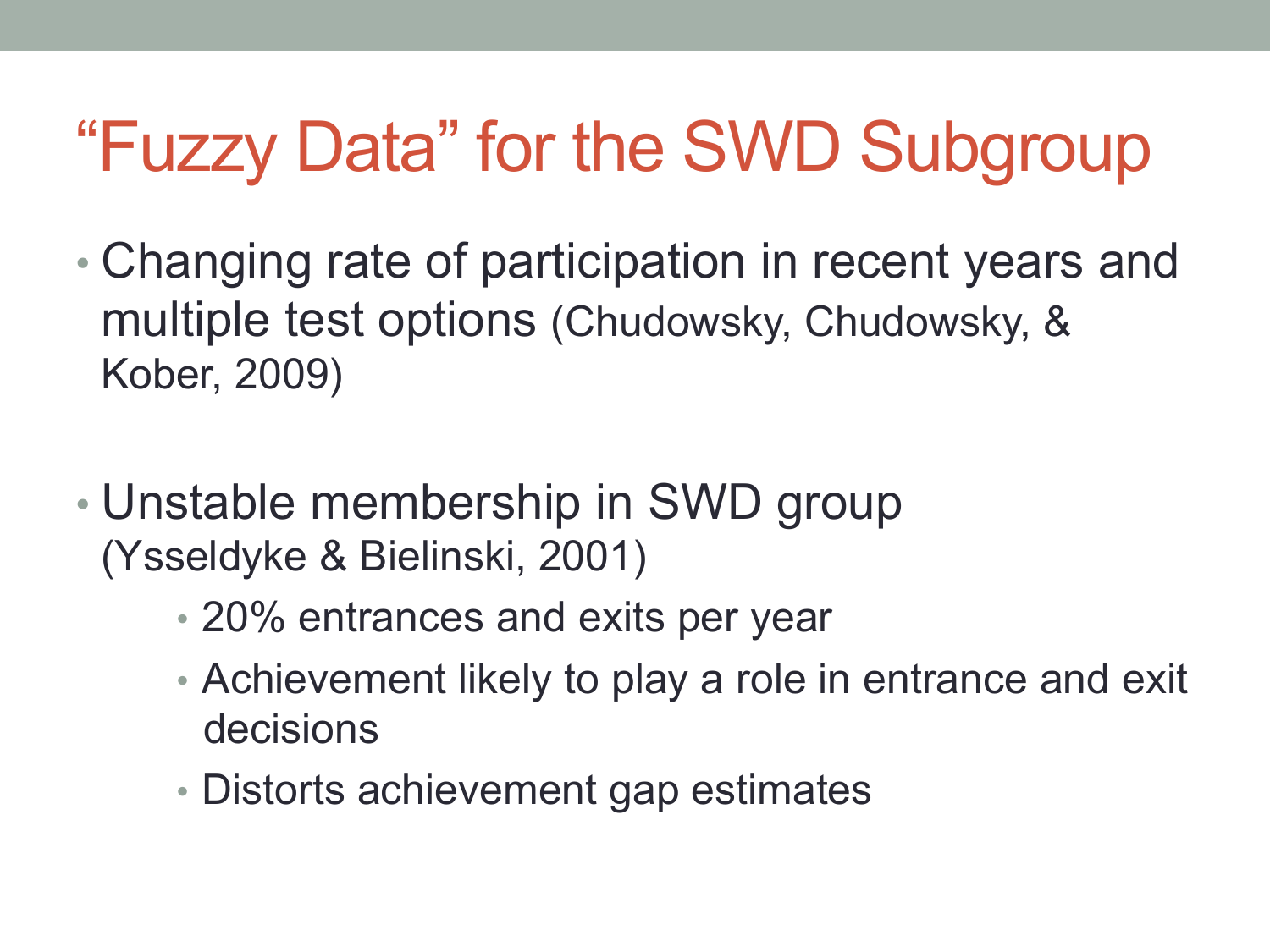# Accountability and Growth Modeling SWD Identification Methods Differ

- Cross sectional-NCLB
	- **Current Year**: Annual determination, by student special education status for year in question
- Longitudinal-Growth modeling
	- **Wave 1**: Group membership determined at initial data collection time point
- Problem: Age at identification related to exceptionality
	- Early identification for severe disabilities
	- Speech/language impairment early id and early exit (50% exited in SEELS, Marder, 2009)
	- LD id often in third grade or later due to identification criteria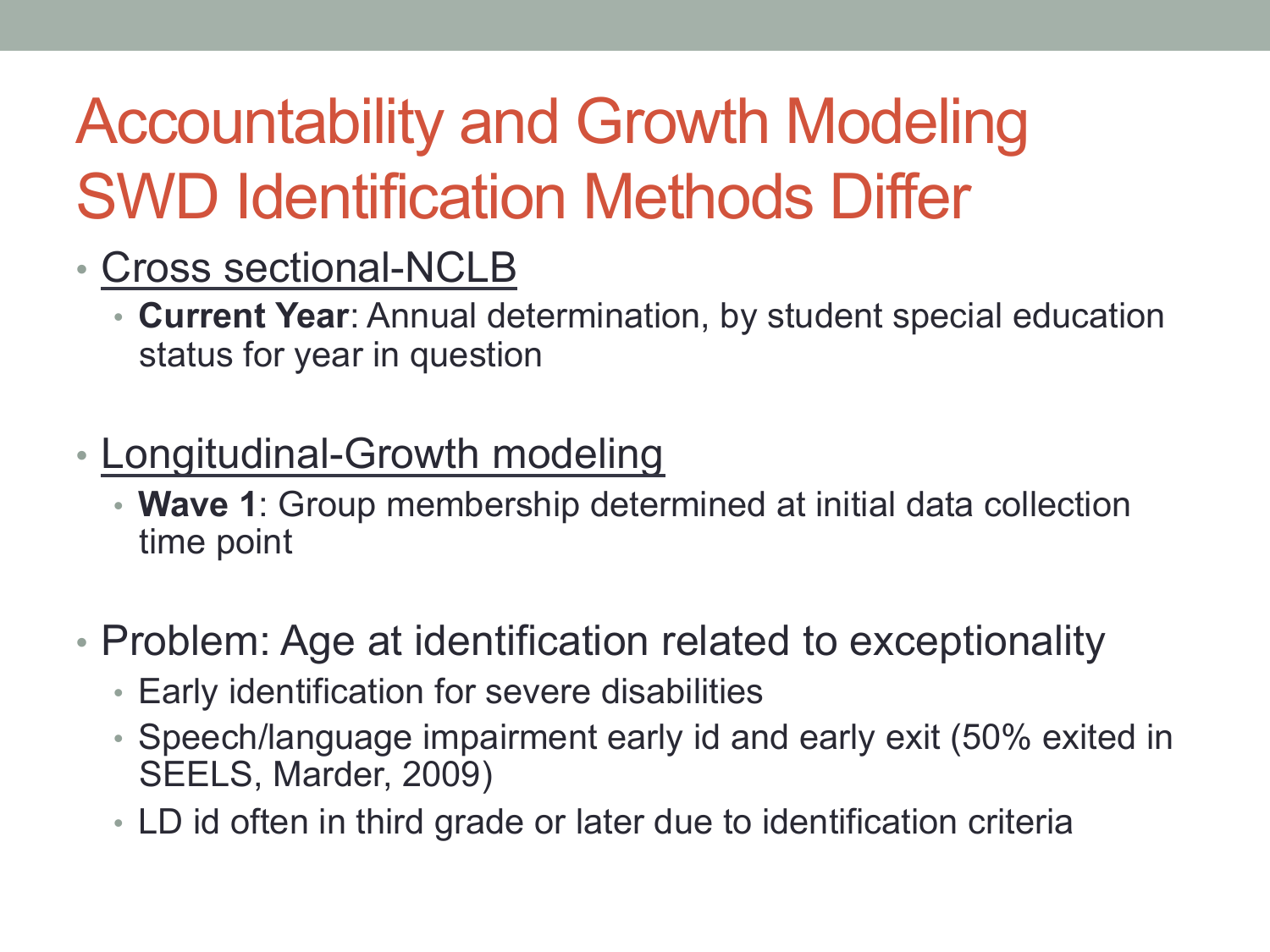## SWD Subgroup Identification in Previous Achievement Growth Research

- Wei, Lenz, & Blackorby (2012)
	- SWD category determined at study entry-entered at ages 7 to 15
	- Math growth
- Shin, Davison, Long, Chan, & Heistad (2013)
	- SWD as time varying covariate
	- Math and reading growth
- Judge & Watson (2011)
	- LD only, explicitly examined when identified, early (K/1),emerging (2/3), late emerging (4/5)
	- Math growth
- Puranik, Petscher, Al Otaiba, Catts, & Lonigan (2008)
	- Speech/language impairment, examined "resolved" versus "persistent"
	- Oral reading fluency growth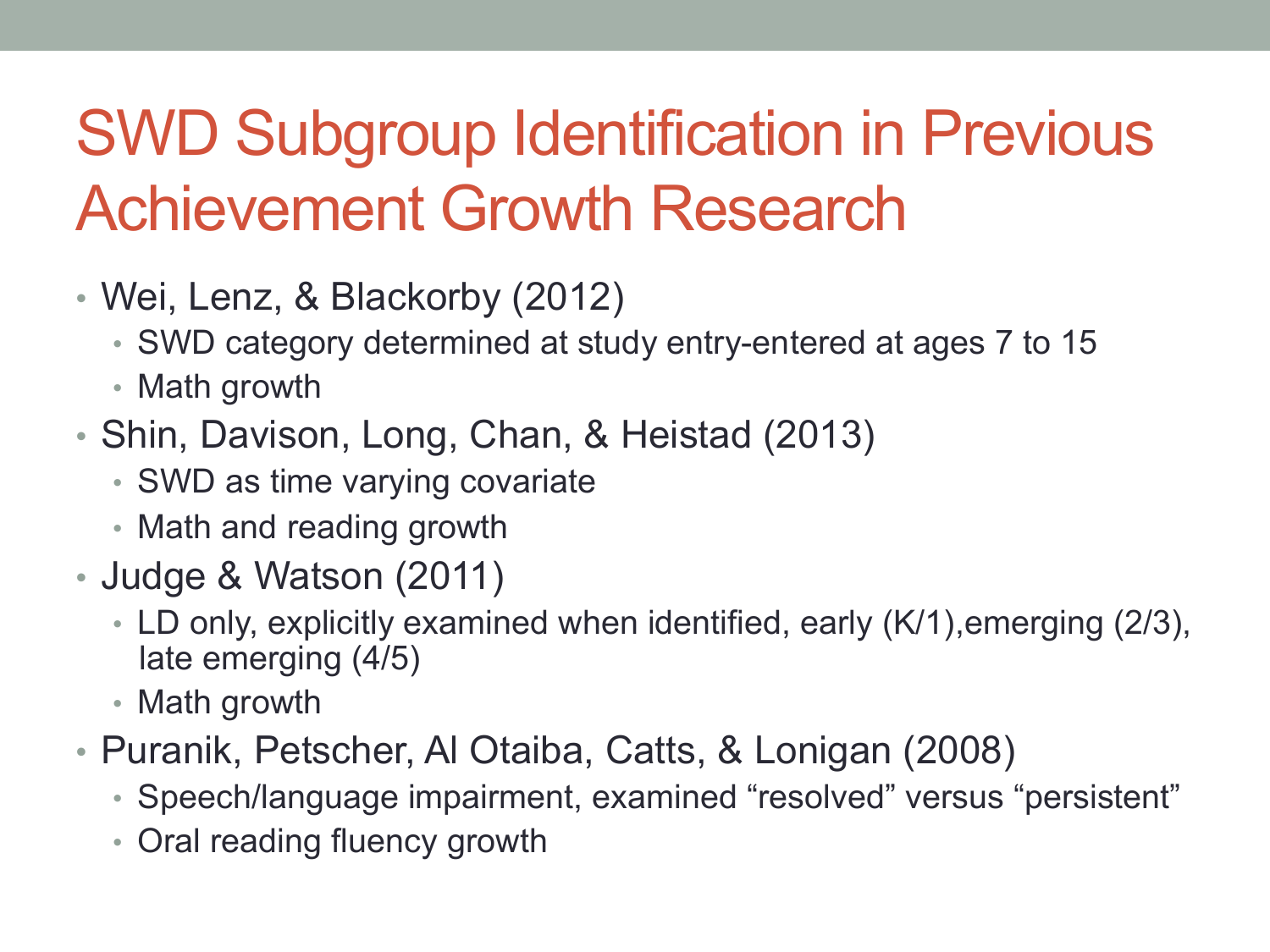# Current Study: Four Options for Subgroup Membership

#### • Cross sectional

• **Current Year**: As in NCLB, annual determination, by student special education status for year in question

#### • Longitudinal

- **Wave 1**: Typical of longitudinal studies, SWD or non-SWD at initial data collection time point
- **Ever in Special Education**: Student presence in special education at any time during grades 3-7
- **Always in Special Education**: Student in special education for grades 3-7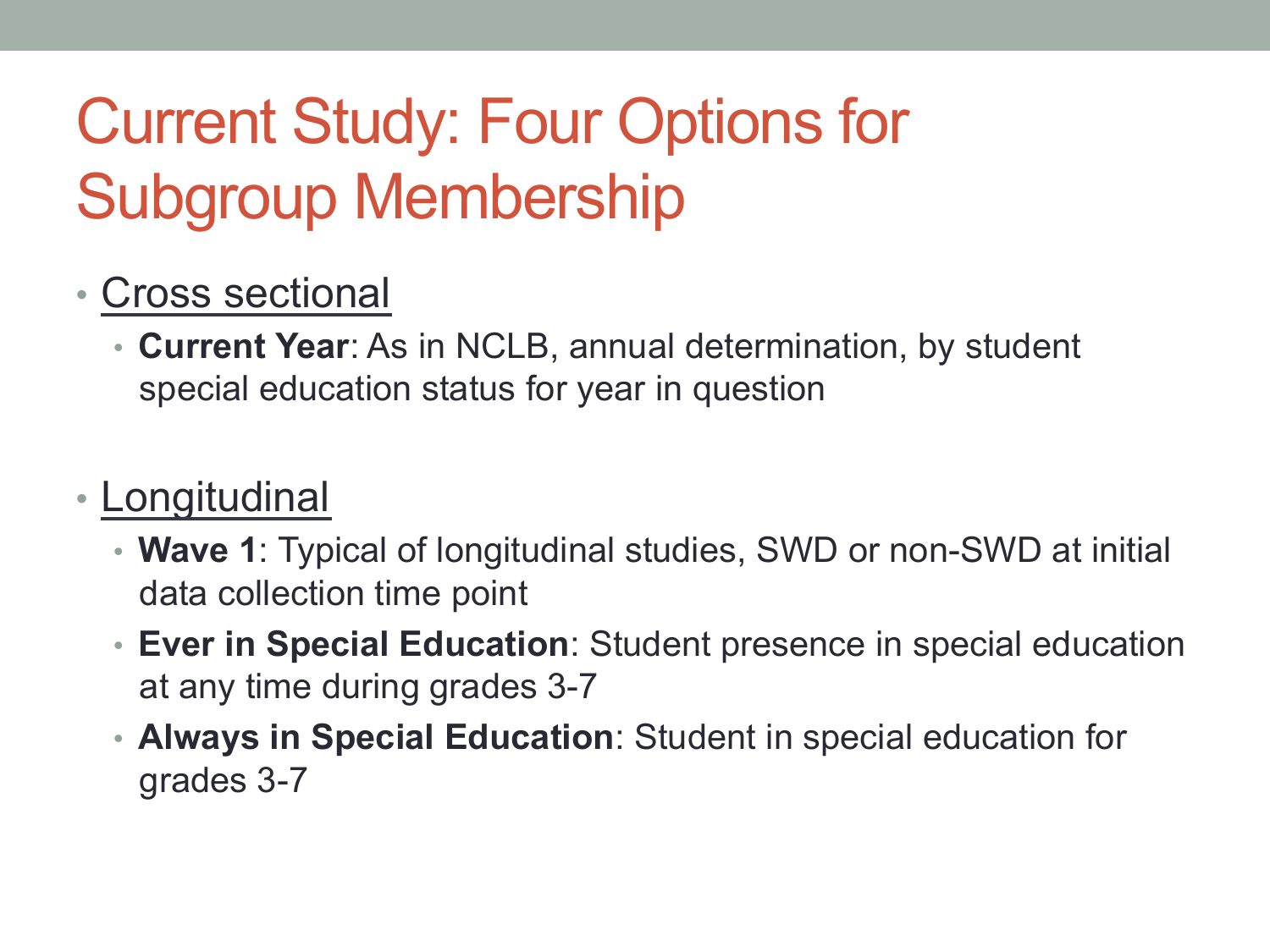## Research Questions

- Does the characterization of the mathematics achievement gap change when the method for identifying the SWD subgroup varies?
	- Cross sectional (Current year), Wave 1, Ever, or Always
- Does the characterization of mathematics achievement growth change when the method for identifying the SWD subgroup varies?

Wave 1, Ever, or Always

• Descriptive and HLM approaches to characterizing growth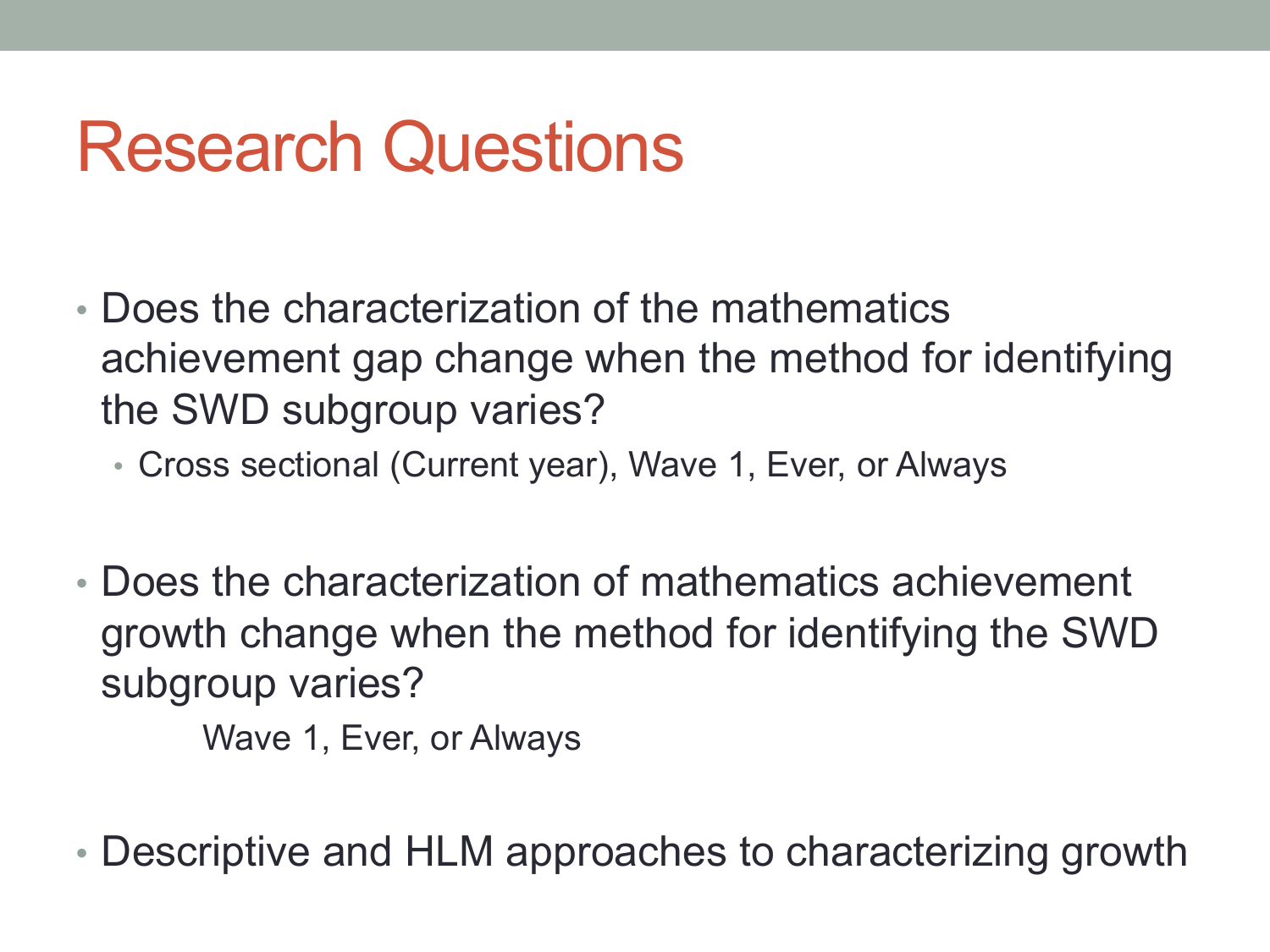# Analytic Sample

- Original cohort sample, grades 3-8, 2001-2006, N = 103,123
- Exclusions (not mutually exclusive)
	- All grade 8 data due to new test edition
	- Off sequence cases, primarily retention (N =8,315)
	- Missing data on ethnicity or ethnicity = "other" ( $N = 48$ ), sex ( $N = 12$ 11), parental education ( $N = 1,206$ ), or exceptionality ( $N = 314$ )
	- Exceptionalities w/ N < 100 (Deaf-Blind, Multihandicapped, Moderate and Severe Intellectual Disability, Traumatic Brain Injury, Visual Impairment, Total N=411)
	- Never participated in large scale assessment  $(N = 1,729)$
- Final analytic sample  $N = 92,045$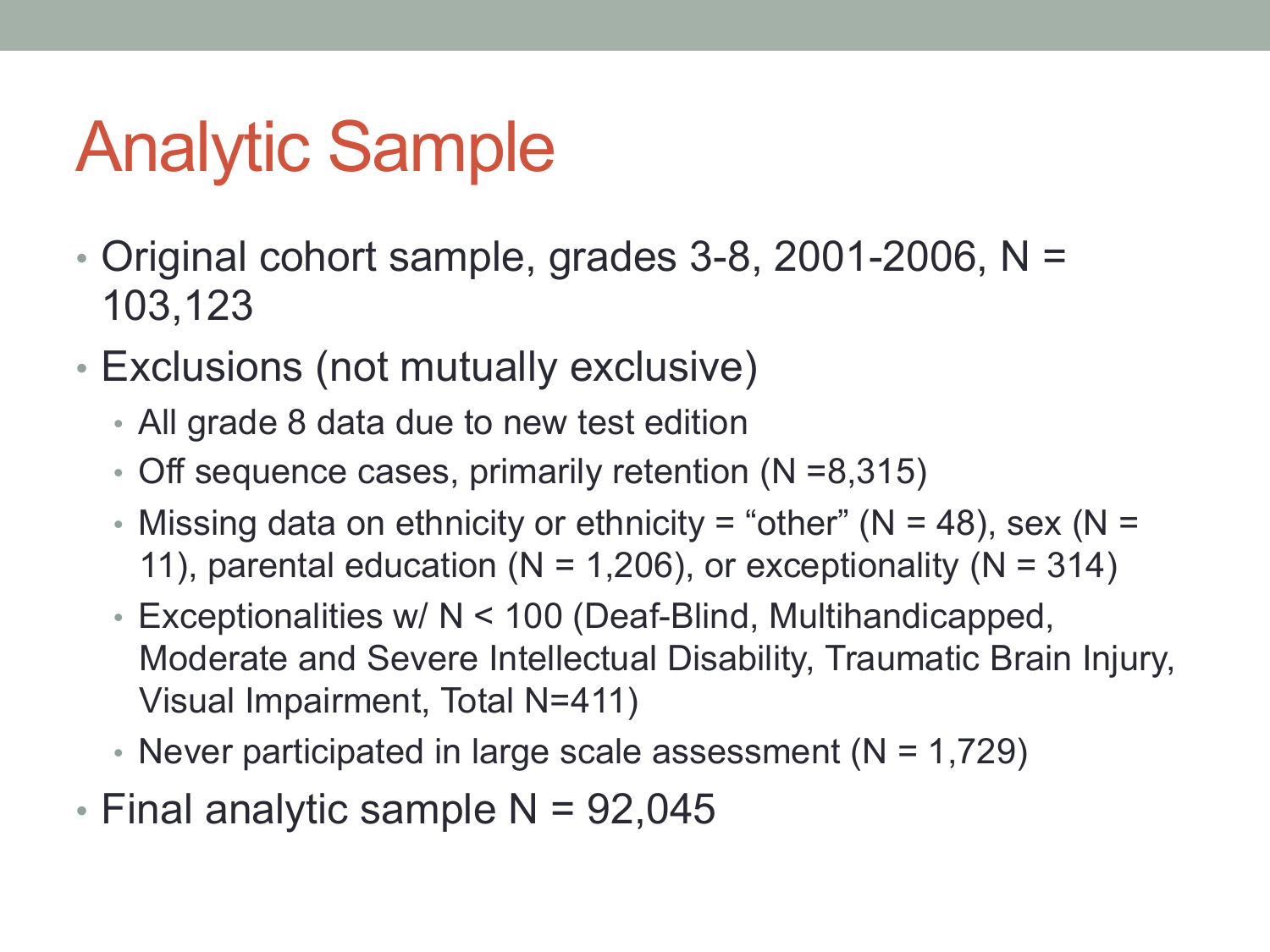### Demographics by SWD Identification Method

|                              | Non-<br>SWD,<br><b>Wave 1</b> | SWD,<br>Wave 1 | SWD,<br>Ever in<br><b>Spec Ed</b> | SWD,<br><b>Always in</b><br><b>Spec Ed</b> | SWD,<br><b>Current Yr</b><br>(Cross)<br>sec't) |
|------------------------------|-------------------------------|----------------|-----------------------------------|--------------------------------------------|------------------------------------------------|
| % SWD                        |                               | 11.8           | 16.3                              | 6.0                                        | $11.1 - 12.4$                                  |
| % Female                     | 52.7                          | 32.6           | 33.6                              | 30.5                                       | 30.0-32.6                                      |
| % Minority                   | 38.5                          | 38.8           | 40.3                              | 44.2                                       | 37.7-54.9                                      |
| % Free/Red<br>Lunch          | 39.1                          | 50.8           | 50.4                              | 56.4                                       | 50.8-54.9                                      |
| % Parent Ed<br>< High School | 9.2                           | 18.9           | 18.1                              | 22.7                                       | 18.9-21.0                                      |
|                              |                               |                |                                   |                                            |                                                |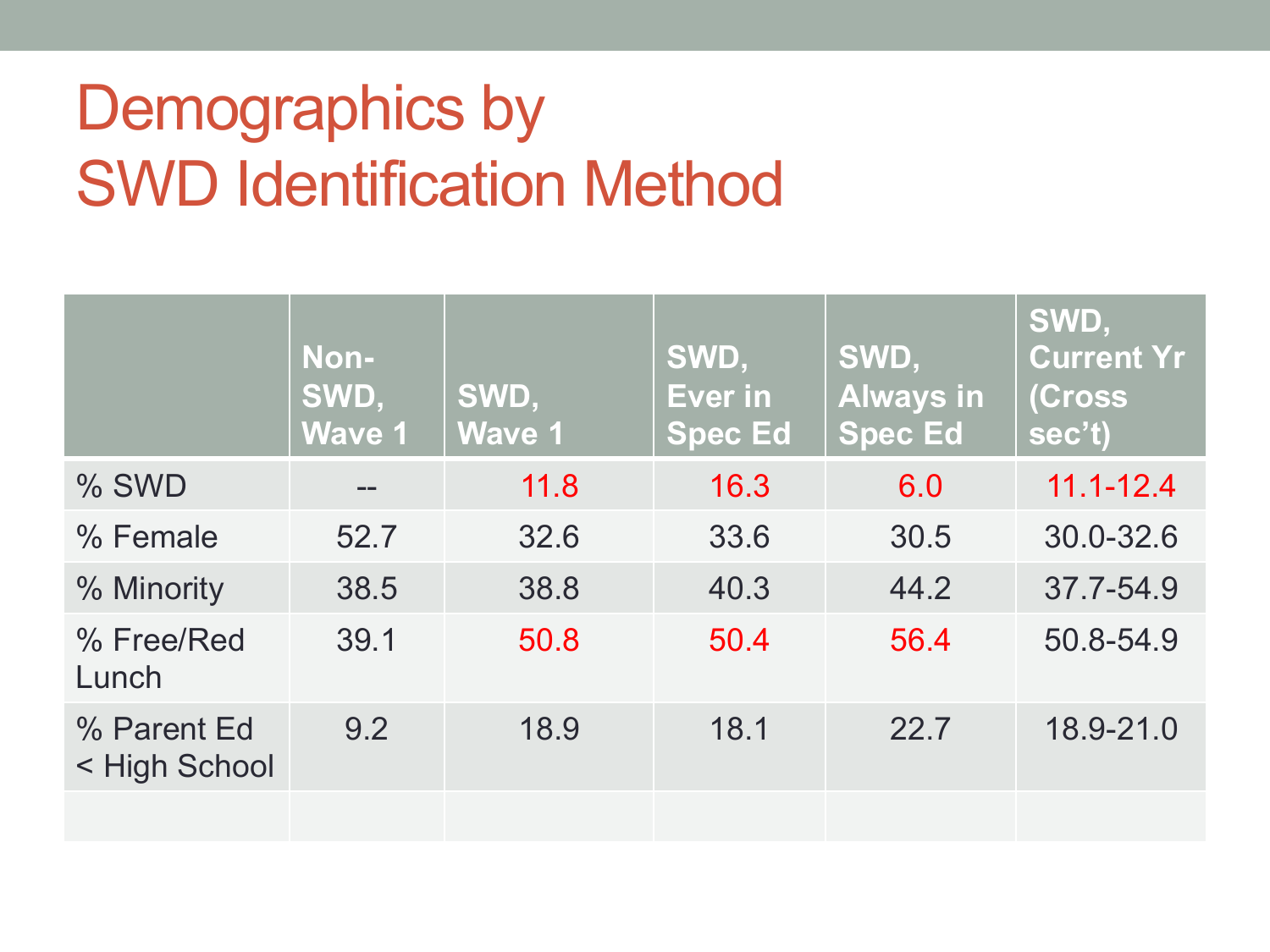#### North Carolina End of Grade (EOG) Mathematics Test

- Multiple choice
- Based on NC Standard Course of Study in mathematics
	- Number sense
	- Spatial sense, measurement, and geometry
	- Patterns, relationships and functions
	- Data, probability, and statistics
- Administered annually, grades 3-8
- Developmental scale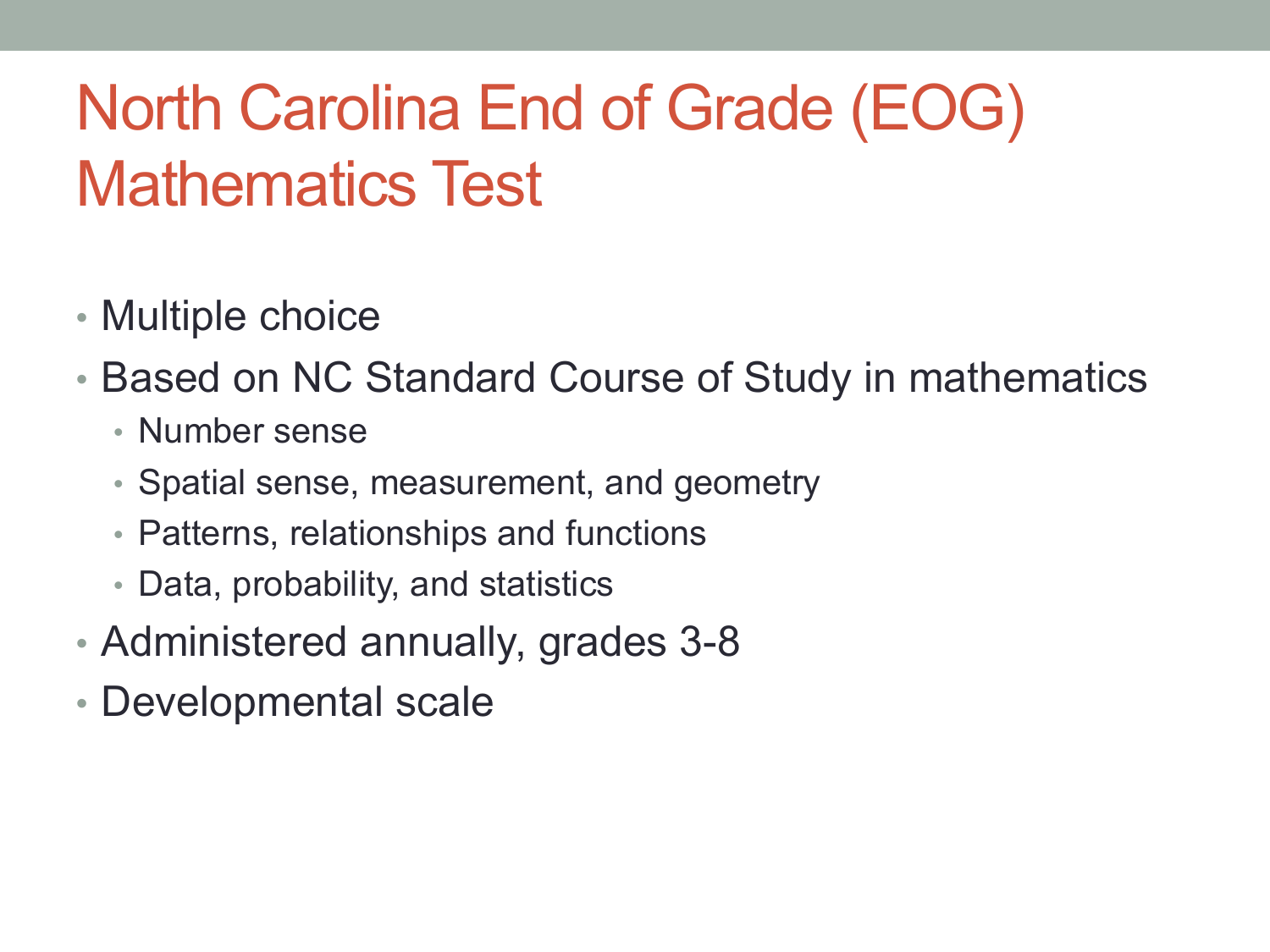### Observed Means by SWD Identification Method

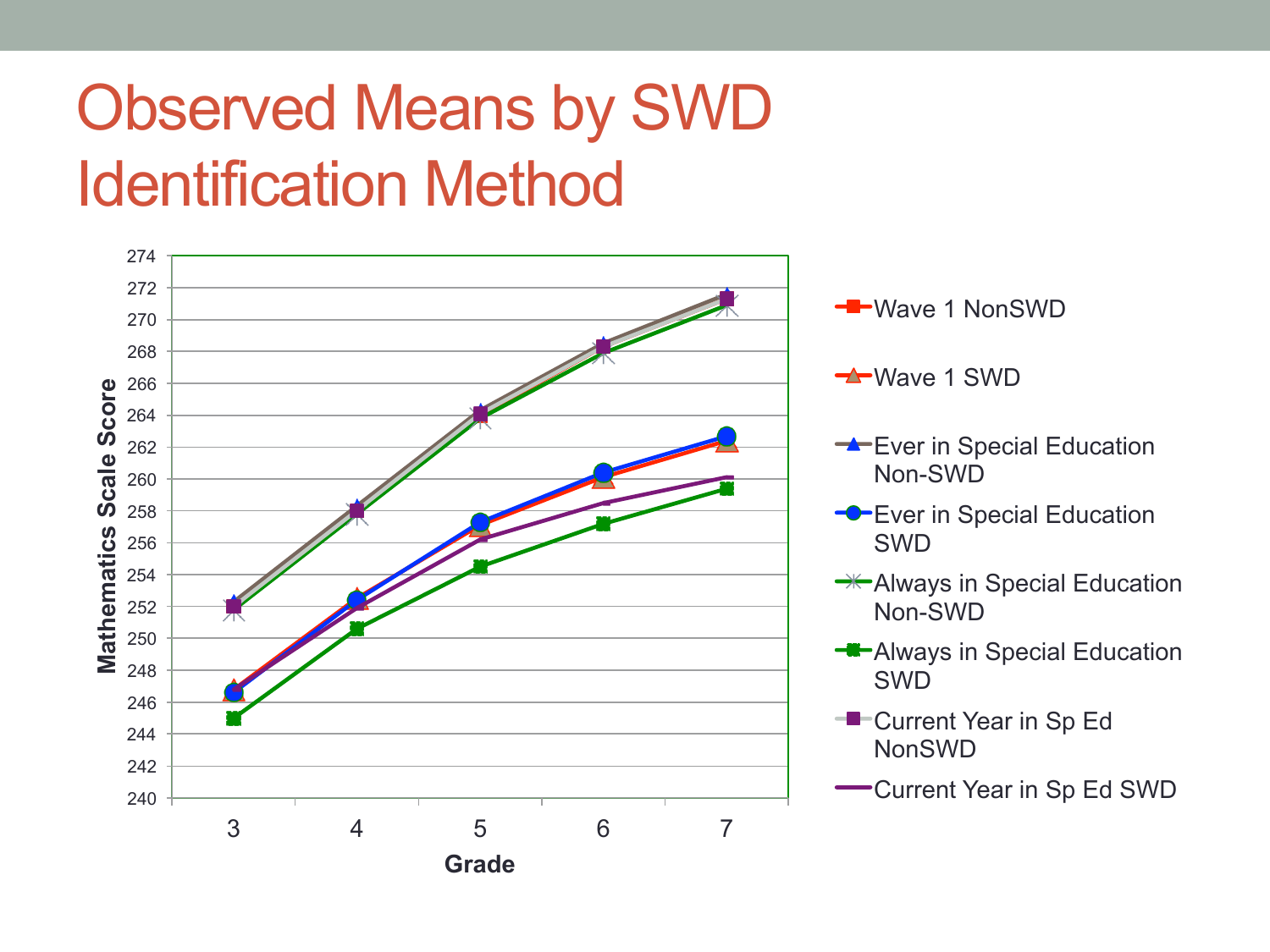#### Special Education Achievement Gaps Cross Sectional and Longitudinal

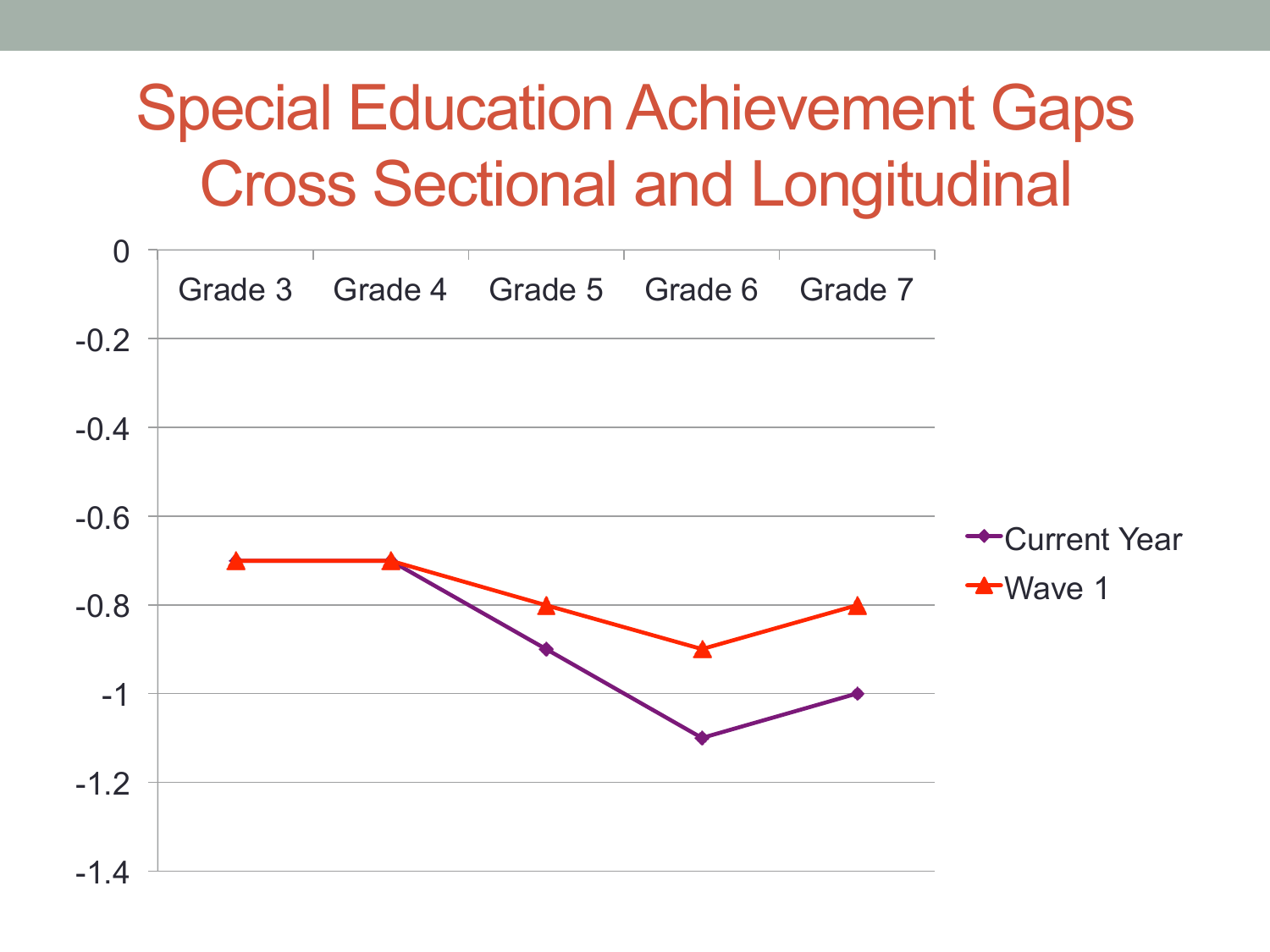### Longitudinal Mathematics Achievement Gaps by SWD Membership Criterion

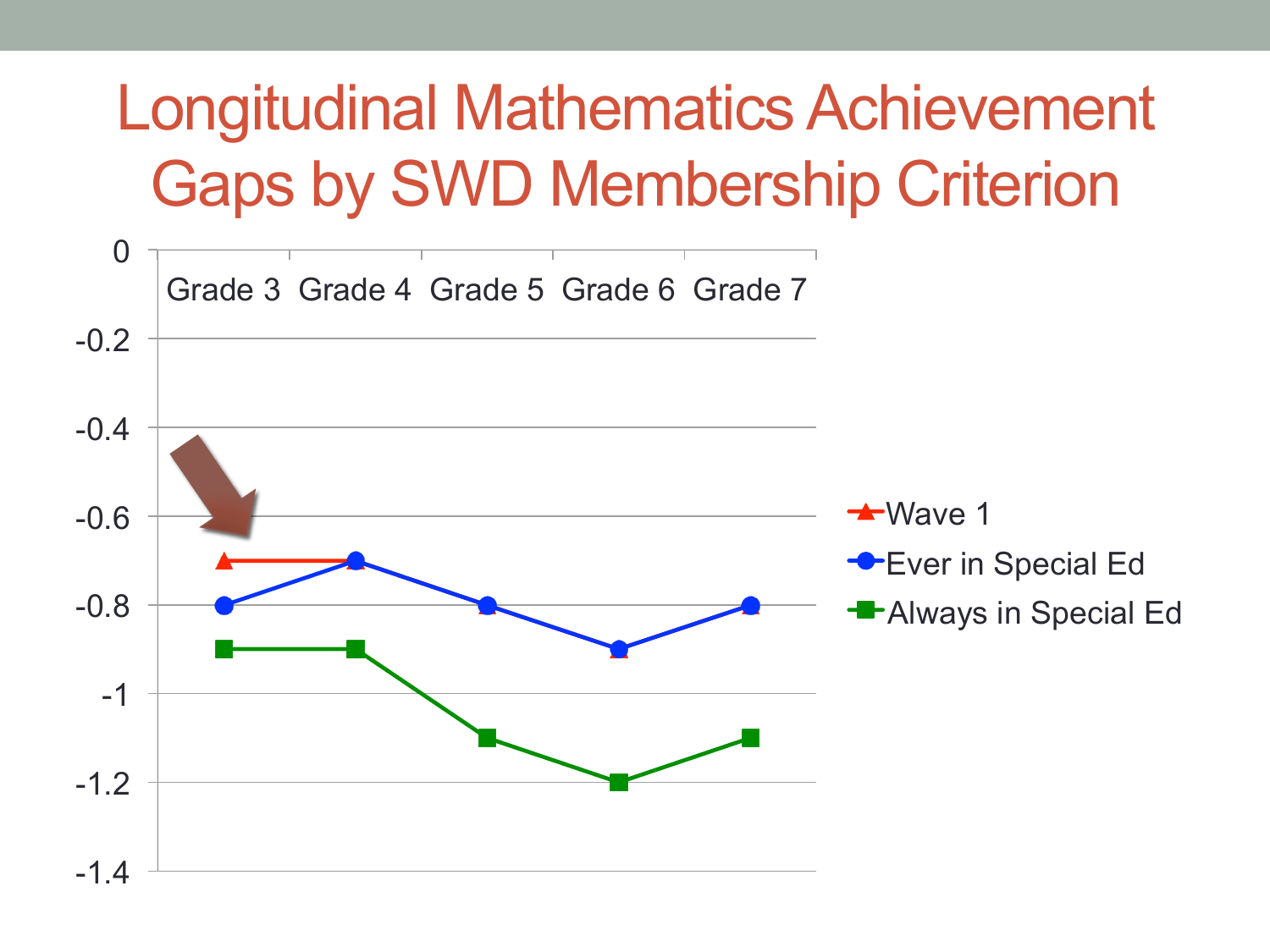# HLM Models

- Grades 3-7 math within test edition
- Two level models with measurement occasions at level 1 nested within students at level 2
- Unconditional model, followed by conditional models
- Used quadratic, with predictors for student demographic and background based on previous research with this cohort (Stevens & Schulte, in preparation)
- 3 separate conditional models varying SWD identification method
	- Special Education at Wave 1
	- Ever in Special Education
	- Always in Special Education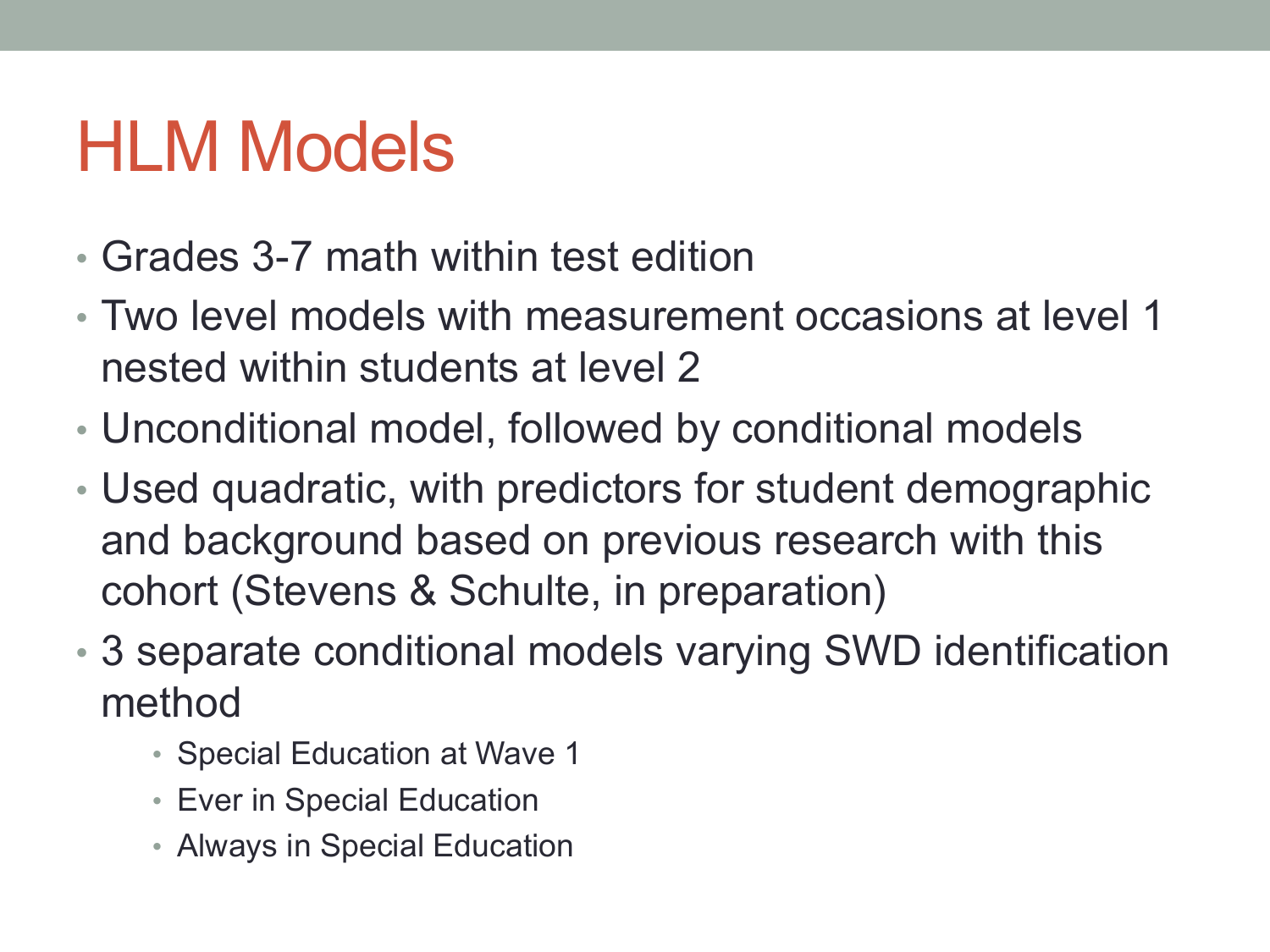# Measurement Occasions by Group

- Grades 3 to 7, "forward matched"
- All cases with one or more math scores retained

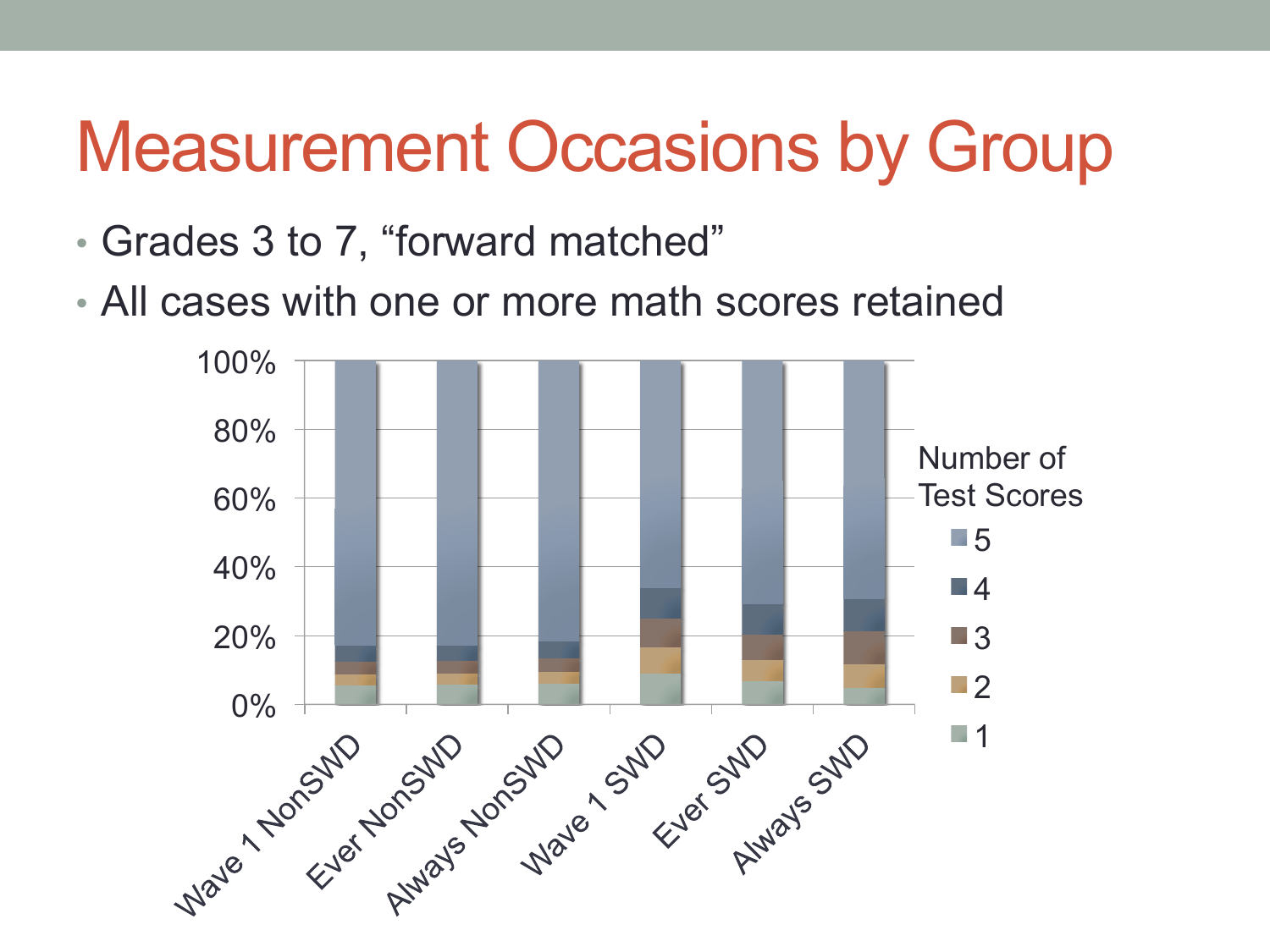#### **Two-Level HLM Results By Subgroup Definitions**

|                           | Special Education at Wave 1 |                  |                   | Ever in Special Education,<br>Grades 3 to 7 |                 |                   | Always in Special Education<br>Grades 3 to 7 |                  |                   |
|---------------------------|-----------------------------|------------------|-------------------|---------------------------------------------|-----------------|-------------------|----------------------------------------------|------------------|-------------------|
| Predictor                 | Intercept                   | Linear           | Quadra<br>tic     | Intercept                                   | Linear          | Quadra<br>tic     | Intercept                                    | Linear           | Quadra<br>tic     |
| Grand Mean                | 253.86                      | 6.97             | $-.52$            | 254.18                                      | 6.96            | $-.52$            | 253.55                                       | 6.96             | $-.53$            |
|                           | (.04)                       | (.02)            | (.01)             | (.04)                                       | (.02)           | (.01)             | (.04)                                        | (.02)            | (.01)             |
| Special                   | $-5.01$                     | $-.64$           | .01 <sup>†</sup>  | $-5.30$                                     | $-.39$          | .04               | $-6.21$                                      | $-.92$           | $.02\dagger$      |
| Education                 | (.07)                       | (.05)            | (.01)             | (.06)                                       | (.04)           | (.01)             | (.09)                                        | (.06)            | (.02)             |
| Limited                   | $-2.90$                     | $-11$ †          | $.03\dagger$      | $-2.72$                                     | $-09+$          | .03 <sup>†</sup>  | $-2.85$                                      | $-11$ †          | $.03\dagger$      |
| English                   | (.16)                       | (.11)            | (.03)             | (.16)                                       | (.11)           | (.03)             | (.16)                                        | (.11)            | (.03)             |
| Parental                  | 1.53                        | .04              | .04               | 1.50                                        | .04             | .03               | 1.55                                         | .04              | .04               |
| Education                 | (.02)                       | (.01)            | (.00)             | (.02)                                       | (.01)           | (.00)             | (.02)                                        | (.01)            | (.00)             |
| <b>Sex</b>                | $-.42$                      | .02 <sup>†</sup> | .04               | $-.58$                                      | $.03\dagger$    | .03               | $-.30$                                       | .02 <sup>†</sup> | .04               |
|                           | (.04)                       | (.03)            | (.01)             | (.04)                                       | (.03)           | (.01)             | (.04)                                        | (.03)            | (.01)             |
| Free/<br>reduced<br>Lunch | $-1.43$<br>(.05)            | $-19$<br>(.03)   | $-.01$ †<br>(.01) | $-1.39$<br>(.05)                            | $-.20$<br>(.03) | $-.01$ †<br>(.01) | $-1.46$<br>(.05)                             | $-19$<br>(.03)   | $-.02$ †<br>(.01) |
| Asian                     | .47                         | 1.27             | $-.07$            | .33 <sup>†</sup>                            | 1.28            | $-.07$            | .61                                          | 1.28             | $-.07$            |
|                           | (.17)                       | (.10)            | (.03)             | (.17)                                       | (.10)           | (.03)             | (.17)                                        | (.10)            | (.03)             |
| <b>Black</b>              | $-4.42$                     | .21              | $-.11$            | $-4.40$                                     | .22             | $-.11$            | $-4.31$                                      | .22              | $-.11$            |
|                           | (.05)                       | (.03)            | (.01)             | (.05)                                       | (.03)           | (.01)             | (.05)                                        | (.03)            | (.01)             |
| Hispanic                  | $-.89$                      | .92              | $-.15$            | $-1.02$                                     | .93             | $-.15$            | $-.79$                                       | .93              | $-15$             |
|                           | (.13)                       | (.08)            | (.02)             | (.12)                                       | (.08)           | (.02)             | (.13)                                        | (.08)            | (.02)             |
| American                  | $-1.99$                     | $-1.47$          | .29               | $-1.90$                                     | $-1.46$         | .29               | $-1.97$                                      | $-1.47$          | .29               |
| Indian                    | (.18)                       | (.11)            | (.03)             | (.17)                                       | (.12)           | (.03)             | (.18)                                        | (.12)            | (.03)             |

† Not statistically significant, p > .05 Note. Standard errors shown in parentheses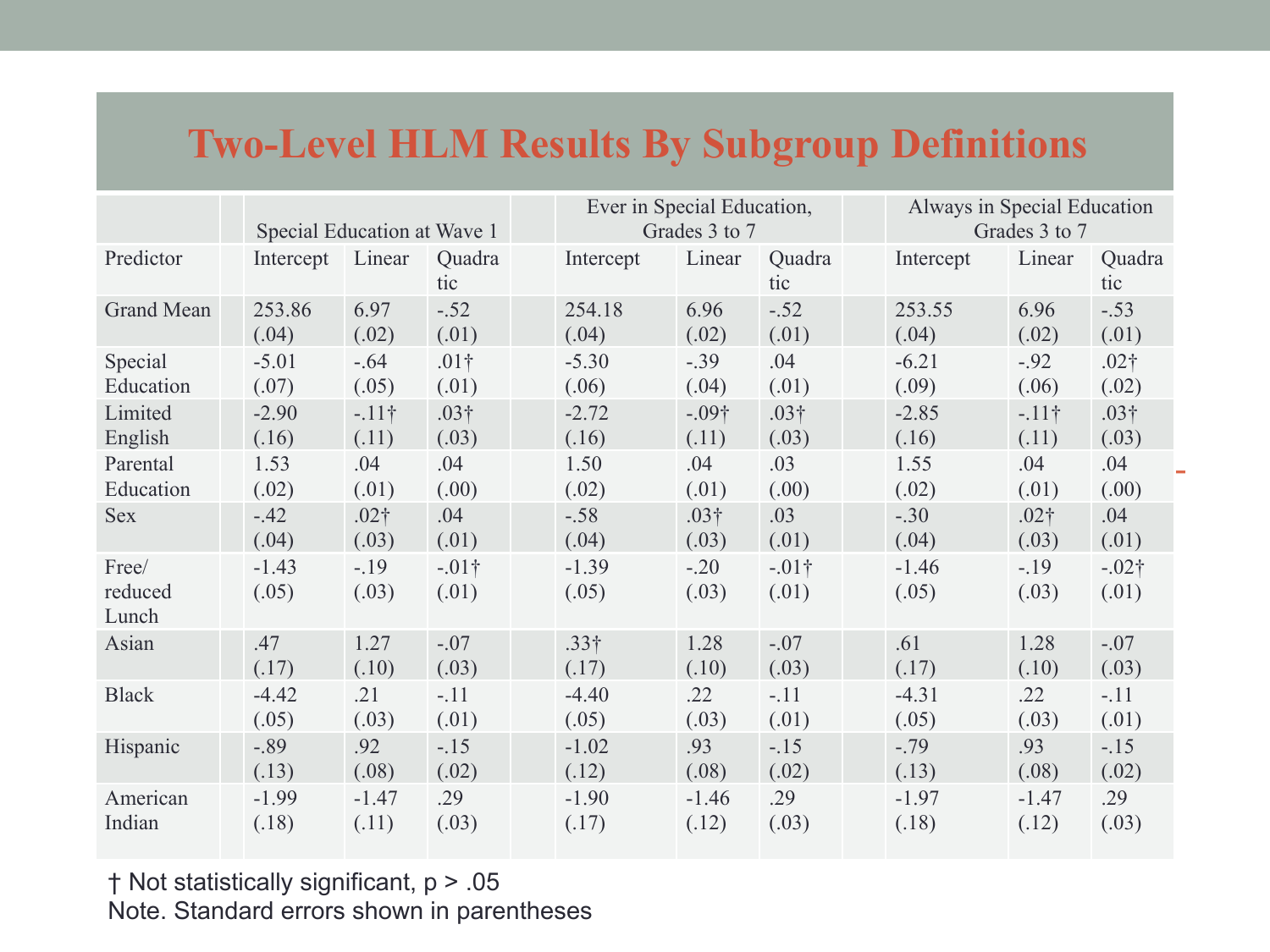#### **Two-Level HLM Results By Subgroup Definitions**

|            | Special Education at<br>Wave 1 |                  | Ever in Special Education,<br>Grades 3 to 7 |                       |                  | Always in Special<br>Education Grades 3 to 7 |           |                   |                |
|------------|--------------------------------|------------------|---------------------------------------------|-----------------------|------------------|----------------------------------------------|-----------|-------------------|----------------|
| Predictor  | Intercept                      | Linear Quad      |                                             | Intercept Linear Quad |                  |                                              | Intercept | Linear Quad       |                |
| Grand      | 253.86                         | 6.97             | $-.52$                                      | 254.18                | 6.96             | $-.52$                                       | 253.55    | 6.96              | $-.53$         |
| Mean       | (.04)                          | $(.02)$ $(.01)$  |                                             | (.04)                 | $(.02)$ $(.01)$  |                                              | (.04)     | $(0.02)$ $(0.01)$ |                |
| Special    | $-5.01$                        | $-64$ .01†       |                                             | $-5.37$               | $-.39$ .04       |                                              | $-6.21$   | $-0.92$ .02†      |                |
| Ed         | (.07)                          | $(.05)$ $(.01)$  |                                             | (.06)                 | (.04)            | (.01)                                        | (.09)     | (.06)             | (.02)          |
|            |                                |                  |                                             |                       |                  |                                              |           |                   |                |
| <b>Sex</b> | $-.42$                         | .02 <sup>†</sup> | .04                                         | $-.58$                | .02 <sub>†</sub> | .03                                          | $-.30$    | .02 <sub>†</sub>  | .04            |
|            | (.04)                          | $(.03)$ $(.01)$  |                                             | (.04)                 | (.03)            | (.01)                                        | (.04)     | (.03)             | (.01)          |
| Free/      | $-1.43$                        |                  | $-19$ $-01$ †                               | $-1.39$               |                  | $-.20$ $-.01\dagger$                         | $-1.46$   |                   | $-.19 - .02$ † |
| redu       | (.05)                          | $(.03)$ $(.01)$  |                                             | (.05)                 | (.03)            | (.01)                                        | (.05)     | (.03)             | (.01)          |
| Lunch      |                                |                  |                                             |                       |                  |                                              |           |                   |                |

† Not statistically significant, p > .05 Note. Standard errors shown in parentheses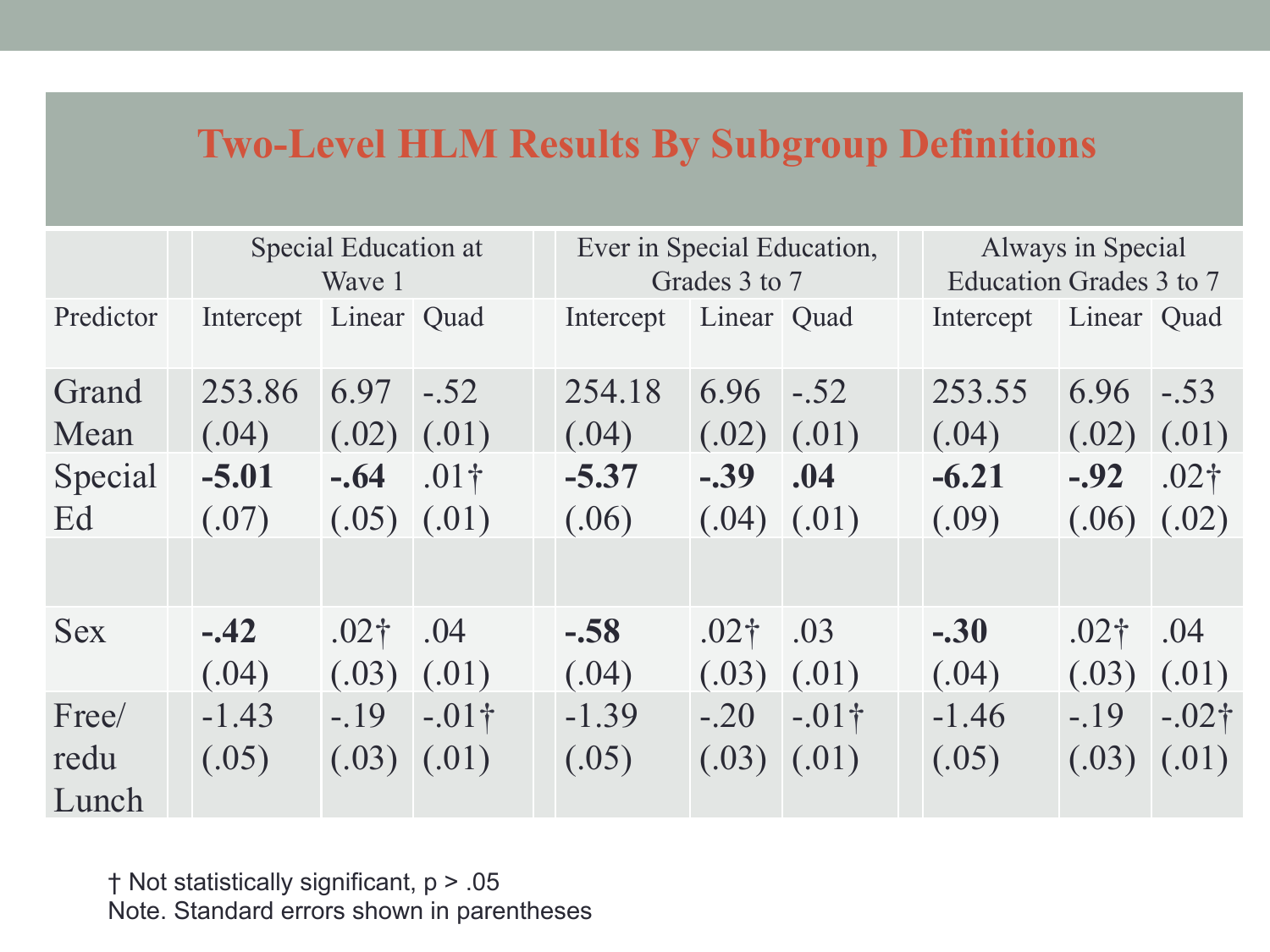## Research Question: Does the Achievement Gap Change with SWD Subgroup Definition?

- Cross sectional versus more inclusive longitudinal options produces larger gaps and more fan spread (widening of gap) across grades
- Special education treated as a stable subgroup, but only about one third of students who were in special education at some time in grades 3 to 8 were consistently in special education these students show largest gap at grade 3 and fan spread across grades
- Regardless of way of comprising the SWD subgroup, a substantial and persistent achievement gap evident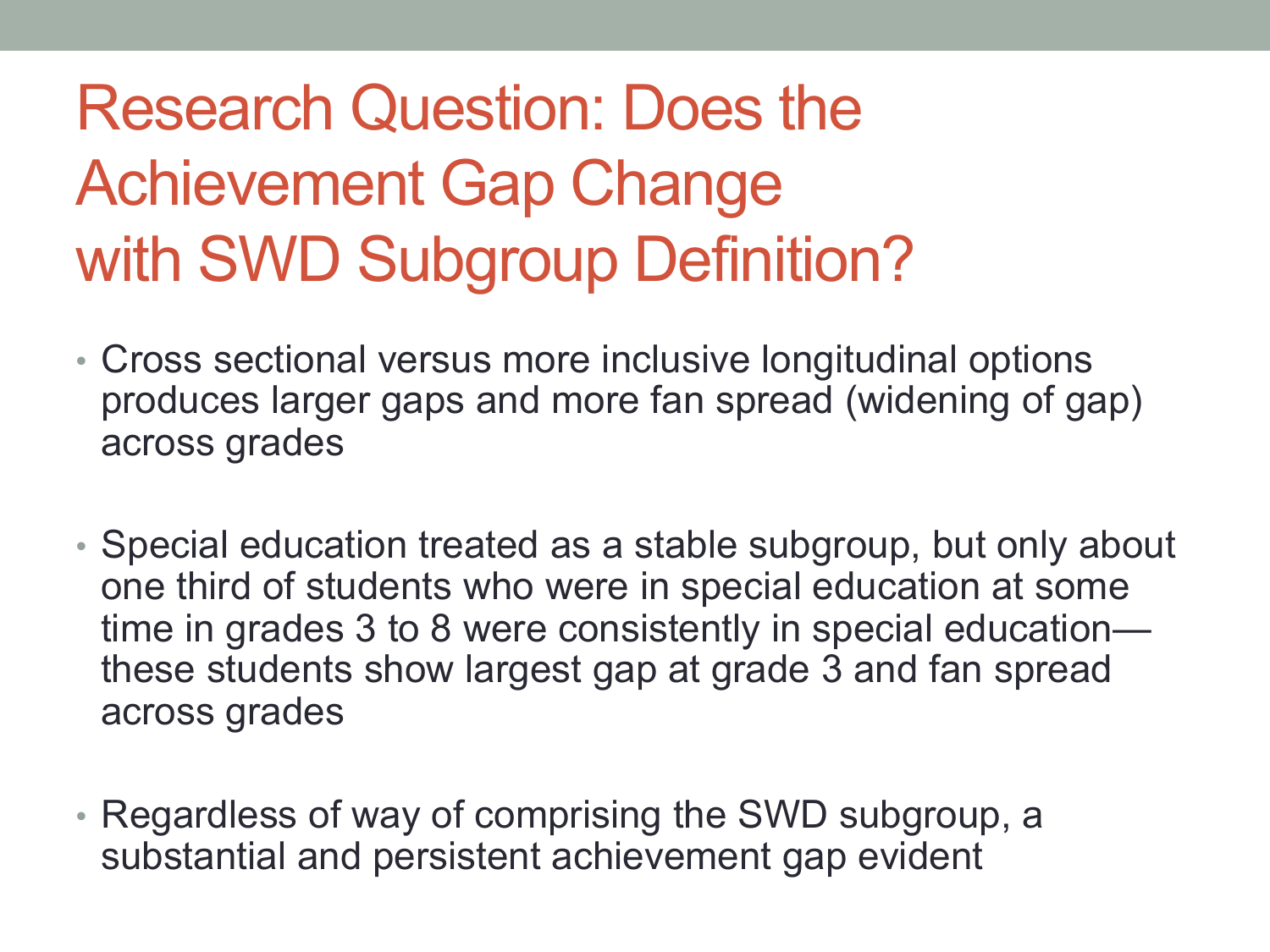### Research Question: Does Characterization of Growth Change with SWD Subgroup Definition?

- All three id methods produced curvilinear growth across grade for nonSWD and SWD students
- Different SWD definition produced variation in intercepts and slope coefficients, and coefficients for some demographic characteristics
- Negative coefficient for slope for SWD subgroup indicates widening gap--controlling for demographics and missing data estimation may explain different results between observed and HLM-based portrayals of growth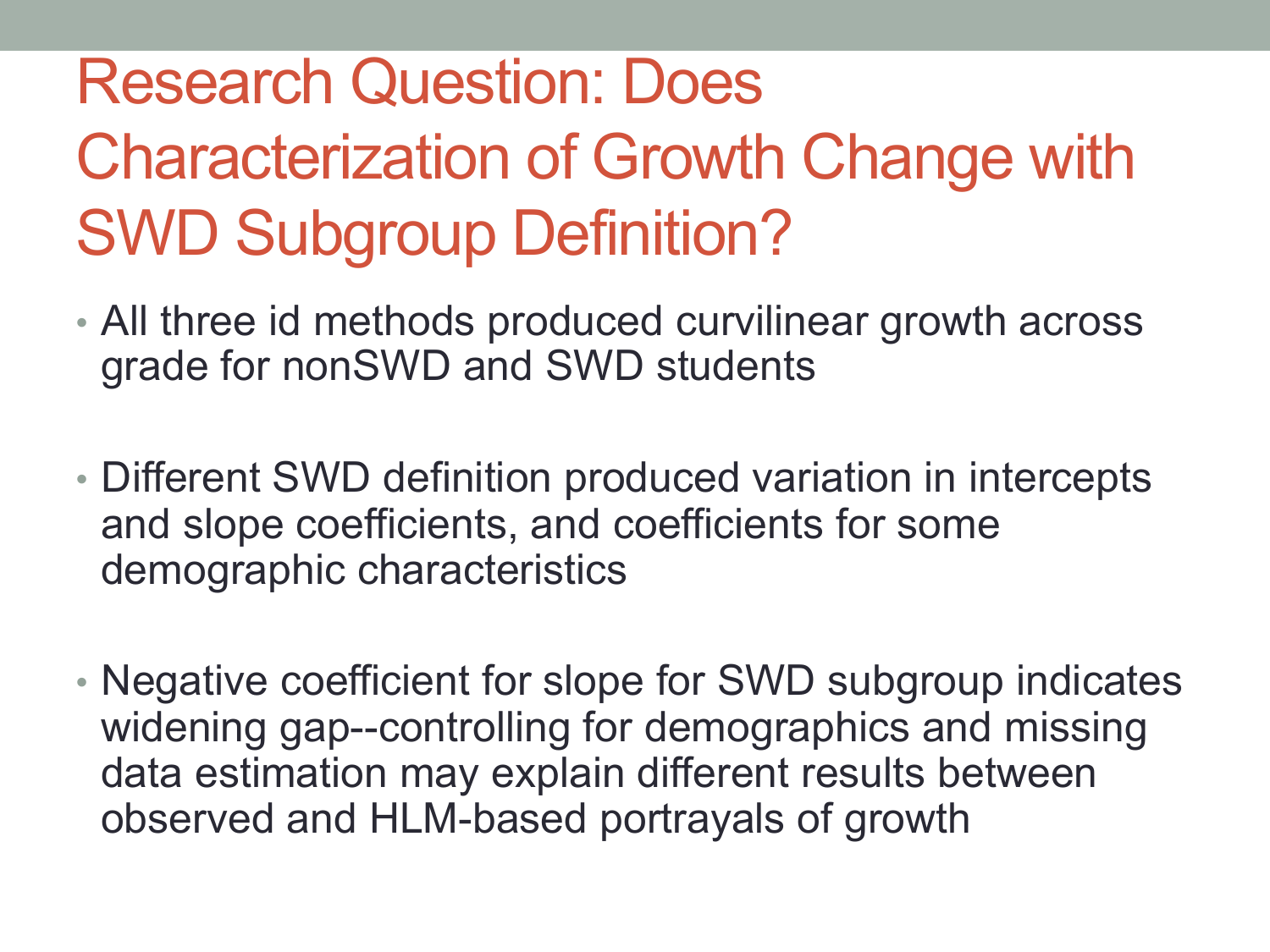# **Limitations**

- Analytical sample differed from full sample
	- Loss of retained students and those never tested likely to over estimate achievement of both nonSWD and SWD students, but more impact on SWD subgroup
- Single state and cohort
- No direct statistical comparisons, as same students in each HLM model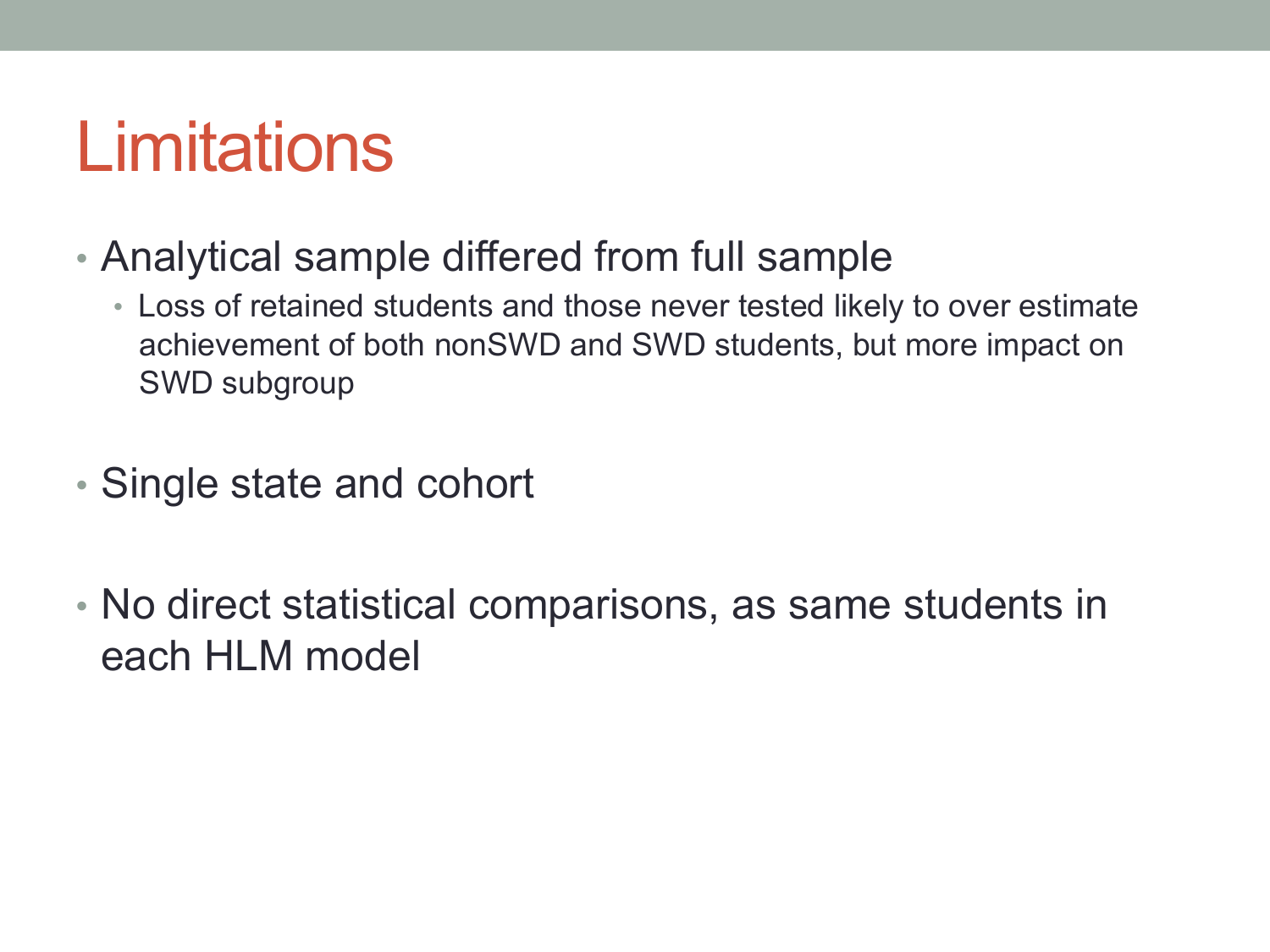## Future Directions

- Explore subgroup definitions that are better suited to accountability purposes (e.g., progressively inclusive across grades SWD definition)
- Replicate findings with other states' achievement data
- Complete analyses with reading achievement—gap are likely to more pronounced